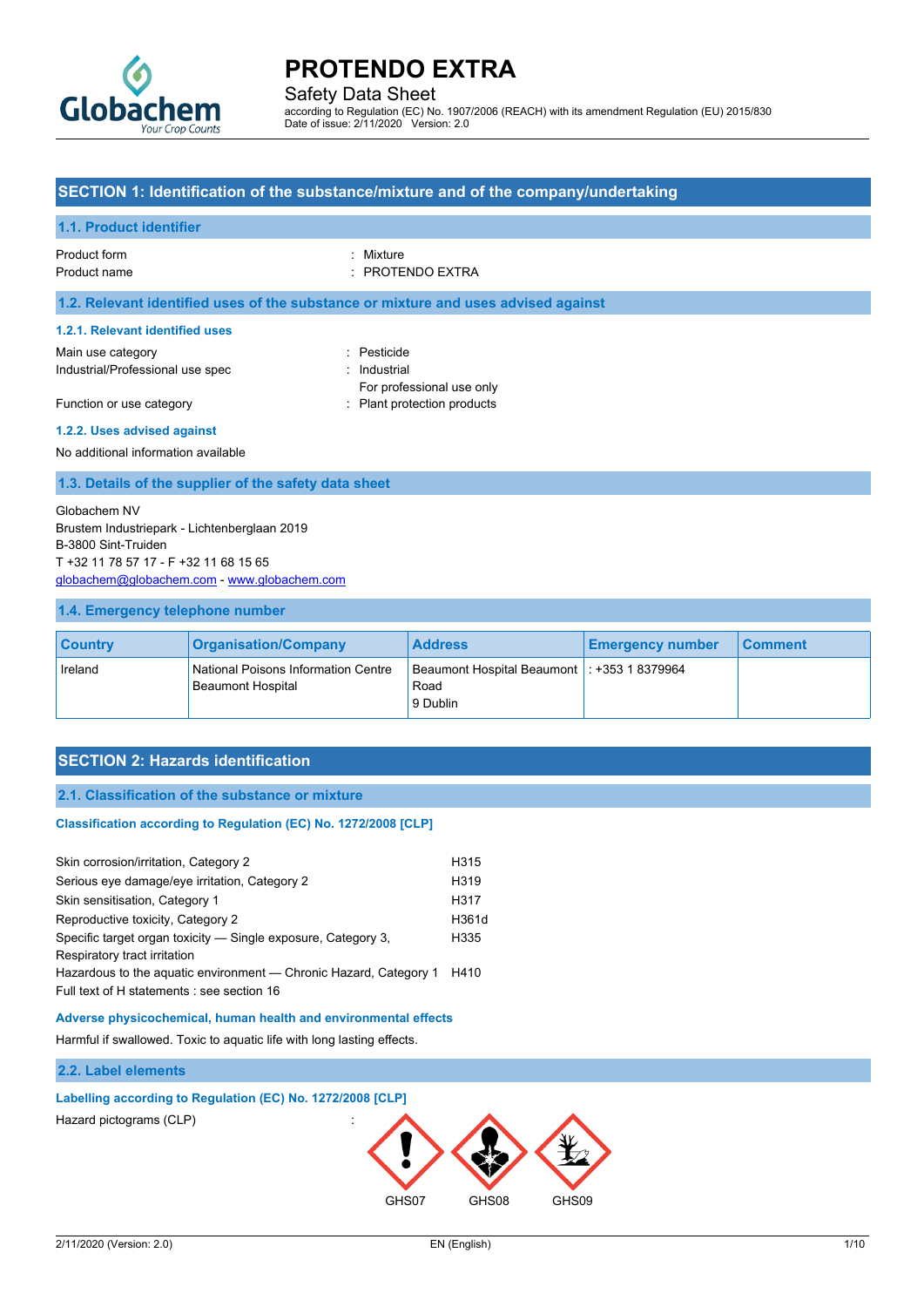#### Safety Data Sheet

according to Regulation (EC) No. 1907/2006 (REACH) with its amendment Regulation (EU) 2015/830

| Signal word (CLP)<br>Hazard statements (CLP) | : Warning<br>: H315 - Causes skin irritation.<br>H317 - May cause an allergic skin reaction.<br>H319 - Causes serious eye irritation.<br>H335 - May cause respiratory irritation.<br>H361d - Suspected of damaging the unborn child.<br>H410 - Very toxic to aquatic life with long lasting effects. |
|----------------------------------------------|------------------------------------------------------------------------------------------------------------------------------------------------------------------------------------------------------------------------------------------------------------------------------------------------------|
| Precautionary statements (CLP)               | : P262 - Do not get in eyes, on skin, or on clothing.<br>P273 - Avoid release to the environment<br>P280 - Wear protective gloves, protective clothing/eye protection/face protection.<br>P301+P312 - IF SWALLOWED: Call a doctor, a POISON CENTER if you feel unwell.<br>P391 - Collect spillage.   |
| <b>EUH-statements</b>                        | : EUH208 - Contains . May produce an allergic reaction.<br>EUH401 - To avoid risks to human health and the environment, comply with the instructions<br>for use.                                                                                                                                     |

#### **2.3. Other hazards**

No additional information available

### **SECTION 3: Composition/information on ingredients**

#### **3.1. Substances**

#### Not applicable

#### **3.2. Mixtures**

| <b>Name</b>     | <b>Product identifier</b>                                                  | Conc.<br>(% w/w) | <b>Classification according to</b><br><b>Regulation (EC) No.</b><br>1272/2008 [CLP]                    |
|-----------------|----------------------------------------------------------------------------|------------------|--------------------------------------------------------------------------------------------------------|
| Prothioconazole | (CAS-No.) 178928-70-6                                                      | 12.76            | Aquatic Acute 1, H400<br>Aquatic Chronic 1, H410                                                       |
| tebuconazole    | (CAS-No.) 107534-96-3<br>(EC-No.) 403-640-2<br>(EC Index-No.) 603-197-00-7 | 12.76            | Acute Tox. 4 (Oral), H302<br>Repr. 2, H361d<br>Aquatic Acute 1, H400<br>Aquatic Chronic 1, H410 (M=10) |

Full text of H-statements: see section 16

### **SECTION 4: First aid measures**

| 4.1. Description of first aid measures |                                                                     |
|----------------------------------------|---------------------------------------------------------------------|
| First-aid measures general             | : Call a poison center or a doctor if you feel unwell.              |
| First-aid measures after inhalation    | : Remove person to fresh air and keep comfortable for breathing.    |
| First-aid measures after skin contact  | : Wash skin with plenty of water.                                   |
| First-aid measures after eye contact   | : Rinse eyes with water as a precaution.                            |
| First-aid measures after ingestion     | : Rinse mouth. Call a poison center or a doctor if you feel unwell. |
|                                        |                                                                     |

**4.2. Most important symptoms and effects, both acute and delayed**

No additional information available

**4.3. Indication of any immediate medical attention and special treatment needed**

Treat symptomatically.

### **SECTION 5: Firefighting measures**

#### **5.1. Extinguishing media**

Suitable extinguishing media **interpretent in the series of the Suitable extinguishing media** in the spray. Dry powder. Foam. Carbon dioxide.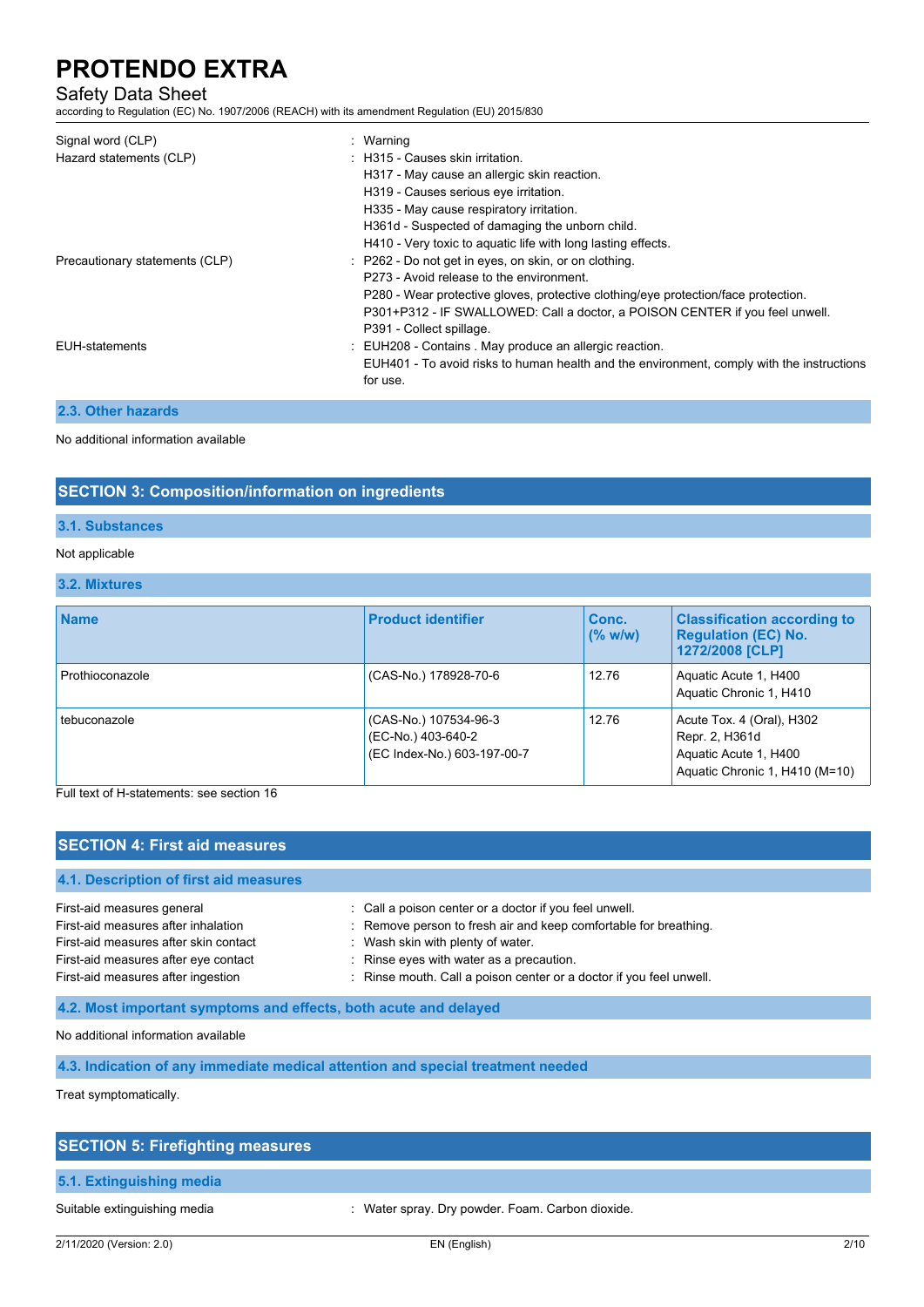### Safety Data Sheet

according to Regulation (EC) No. 1907/2006 (REACH) with its amendment Regulation (EU) 2015/830

| 5.2. Special hazards arising from the substance or mixture |                                                                                                                                             |  |
|------------------------------------------------------------|---------------------------------------------------------------------------------------------------------------------------------------------|--|
| Hazardous decomposition products in case of fire           | : Toxic fumes may be released.                                                                                                              |  |
| 5.3. Advice for firefighters                               |                                                                                                                                             |  |
| Protection during firefighting                             | : Do not attempt to take action without suitable protective equipment. Self-contained<br>breathing apparatus. Complete protective clothing. |  |

| <b>SECTION 6: Accidental release measures</b>                            |                                                                                                                                                              |  |  |
|--------------------------------------------------------------------------|--------------------------------------------------------------------------------------------------------------------------------------------------------------|--|--|
| 6.1. Personal precautions, protective equipment and emergency procedures |                                                                                                                                                              |  |  |
| 6.1.1. For non-emergency personnel                                       |                                                                                                                                                              |  |  |
| Emergency procedures                                                     | : Ventilate spillage area.                                                                                                                                   |  |  |
| 6.1.2. For emergency responders                                          |                                                                                                                                                              |  |  |
| Protective equipment                                                     | Do not attempt to take action without suitable protective equipment. For further information<br>refer to section 8: "Exposure controls/personal protection". |  |  |
| <b>6.2. Environmental precautions</b>                                    |                                                                                                                                                              |  |  |
| Avoid release to the environment.                                        |                                                                                                                                                              |  |  |
| 6.3. Methods and material for containment and cleaning up                |                                                                                                                                                              |  |  |
| For containment<br>Methods for cleaning up<br>Other information          | Collect spillage.<br>Take up liquid spill into absorbent material.<br>Dispose of materials or solid residues at an authorized site.                          |  |  |
|                                                                          |                                                                                                                                                              |  |  |

#### **6.4. Reference to other sections**

For further information refer to section 13.

| <b>SECTION 7: Handling and storage</b>                            |                                                                                                                                                                                            |  |  |
|-------------------------------------------------------------------|--------------------------------------------------------------------------------------------------------------------------------------------------------------------------------------------|--|--|
| 7.1. Precautions for safe handling                                |                                                                                                                                                                                            |  |  |
| Precautions for safe handling<br>Hygiene measures                 | Ensure good ventilation of the work station. Wear personal protective equipment.<br>: Do not eat, drink or smoke when using this product. Always wash hands after handling the<br>product. |  |  |
| 7.2. Conditions for safe storage, including any incompatibilities |                                                                                                                                                                                            |  |  |
| Storage conditions                                                | : Store in a well-ventilated place. Keep cool.                                                                                                                                             |  |  |
| 7.3. Specific end use(s)                                          |                                                                                                                                                                                            |  |  |

No additional information available

### **SECTION 8: Exposure controls/personal protection**

#### **8.1. Control parameters**

#### No additional information available

**8.2. Exposure controls**

#### **Appropriate engineering controls:**

Ensure good ventilation of the work station.

| <b>Hand protection:</b> |  |
|-------------------------|--|
| Protective gloves       |  |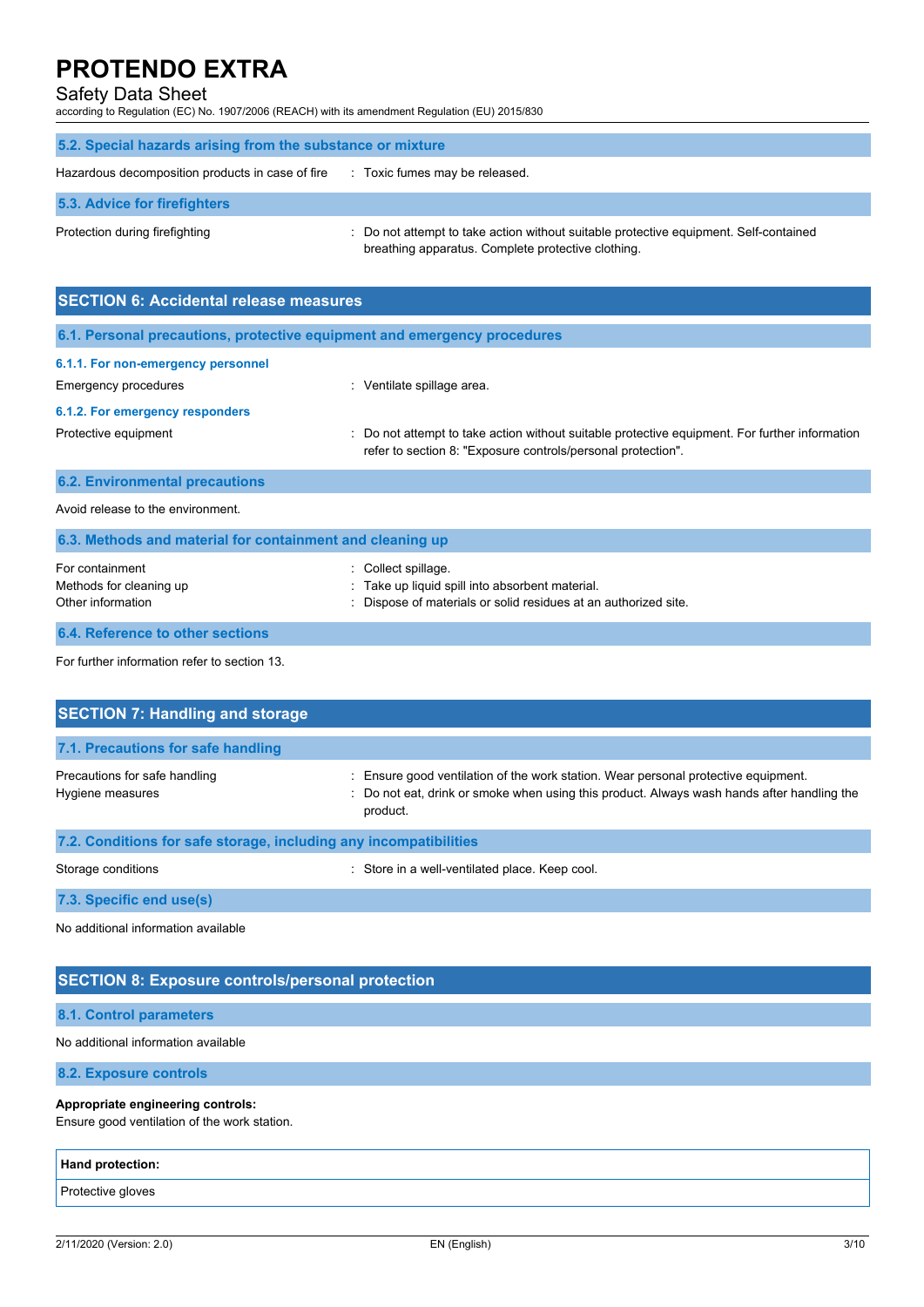#### Safety Data Sheet

according to Regulation (EC) No. 1907/2006 (REACH) with its amendment Regulation (EU) 2015/830

#### **Eye protection:**

Safety glasses

#### **Skin and body protection:**

Wear suitable protective clothing

#### **Respiratory protection:**

In case of insufficient ventilation, wear suitable respiratory equipment

#### **Personal protective equipment symbol(s):**



## **Environmental exposure controls:**

Avoid release to the environment.

### **SECTION 9: Physical and chemical properties**

#### **9.1. Information on basic physical and chemical properties**

| Physical state                                  | $:$ Liquid                                       |
|-------------------------------------------------|--------------------------------------------------|
| Colour                                          | No data available                                |
| Odour                                           | aromatic.                                        |
| Odour threshold                                 | No data available                                |
| pH                                              | No data available                                |
| pH solution                                     | $5 - 71%$                                        |
| Relative evaporation rate (butylacetate=1)      | No data available                                |
| Melting point                                   | Not applicable                                   |
| Freezing point                                  | No data available                                |
| Boiling point                                   | No data available                                |
| Flash point                                     | >148 °C                                          |
| Auto-ignition temperature                       | No data available                                |
| Decomposition temperature                       | No data available                                |
| Flammability (solid, gas)                       | Not applicable                                   |
| Vapour pressure                                 | No data available                                |
| Relative vapour density at 20 °C                | No data available                                |
| Relative density                                | No data available                                |
| Density                                         | $0.98$ g/cm <sup>3</sup>                         |
| Solubility                                      | No data available                                |
| Partition coefficient n-octanol/water (Log Pow) | No data available                                |
| Viscosity, kinematic                            | $50.918$ mm <sup>2</sup> /s                      |
| Viscosity, dynamic                              | 49.9 mPa $\cdot$ s                               |
| Explosive properties                            | Product is not explosive.                        |
| Oxidising properties                            | Non oxidizing material according to EC criteria. |
| <b>Explosive limits</b>                         | No data available                                |
|                                                 |                                                  |

#### **9.2. Other information**

No additional information available

## **SECTION 10: Stability and reactivity**

#### **10.1. Reactivity**

The product is non-reactive under normal conditions of use, storage and transport.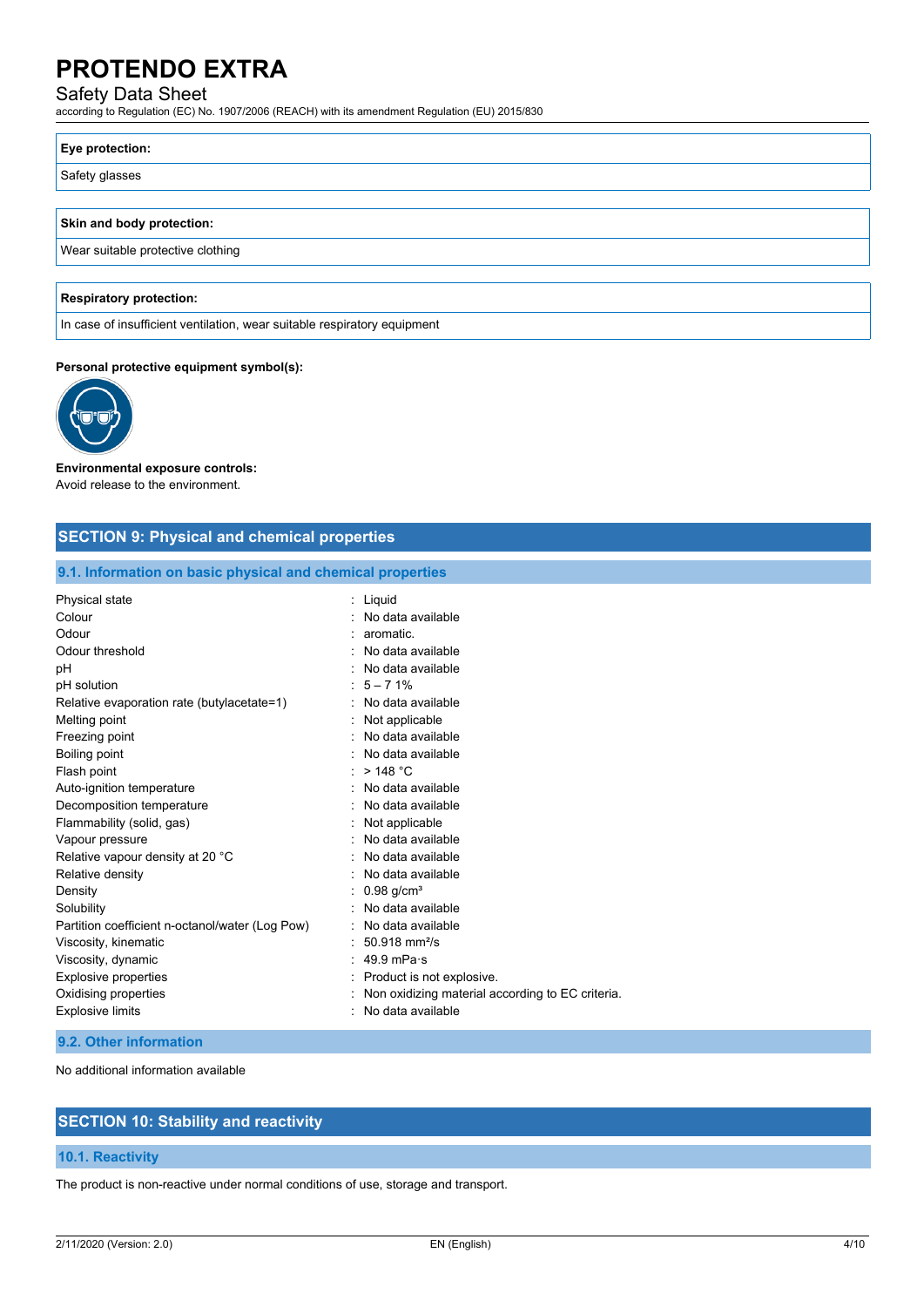#### Safety Data Sheet

according to Regulation (EC) No. 1907/2006 (REACH) with its amendment Regulation (EU) 2015/830

#### **10.2. Chemical stability**

Stable under normal conditions.

#### **10.3. Possibility of hazardous reactions**

No dangerous reactions known under normal conditions of use.

**10.4. Conditions to avoid**

None under recommended storage and handling conditions (see section 7).

LC50 inhalation rat (mg/l)  $\vert$  > 5.153 mg/l/4h

**10.5. Incompatible materials**

No additional information available

**10.6. Hazardous decomposition products**

Under normal conditions of storage and use, hazardous decomposition products should not be produced.

| <b>SECTION 11: Toxicological information</b>                                    |                                                              |  |  |
|---------------------------------------------------------------------------------|--------------------------------------------------------------|--|--|
|                                                                                 | 11.1. Information on toxicological effects                   |  |  |
| Acute toxicity (oral)<br>Acute toxicity (dermal)<br>Acute toxicity (inhalation) | : Not classified<br>: Not classified<br>Not classified<br>×. |  |  |
| <b>PROTENDO EXTRA</b>                                                           |                                                              |  |  |
| LD50 oral rat                                                                   | > 2500 mg/kg                                                 |  |  |
| LD50 dermal rat                                                                 | > 4000 mg/kg                                                 |  |  |

| tebuconazole (107534-96-3)        |                                           |
|-----------------------------------|-------------------------------------------|
| LD50 oral rat                     | 1700 mg/kg                                |
| LD50 dermal rat                   | > 2000 mg/kg                              |
| LC50 inhalation rat (mg/l)        | $> 5.093$ mg/l/4h                         |
| Skin corrosion/irritation         | Causes skin irritation.<br>۰.             |
| Serious eye damage/irritation     | : Causes serious eye irritation.          |
| Respiratory or skin sensitisation | : May cause an allergic skin reaction.    |
| Germ cell mutagenicity            | : Not classified                          |
| Carcinogenicity                   | : Not classified                          |
| Reproductive toxicity             | : Suspected of damaging the unborn child. |
| STOT-single exposure              | : May cause respiratory irritation.       |
| STOT-repeated exposure            | : Not classified                          |
| Aspiration hazard                 | : Not classified                          |
| <b>PROTENDO EXTRA</b>             |                                           |
| Viscosity, kinematic              | 50.918 mm <sup>2</sup> /s                 |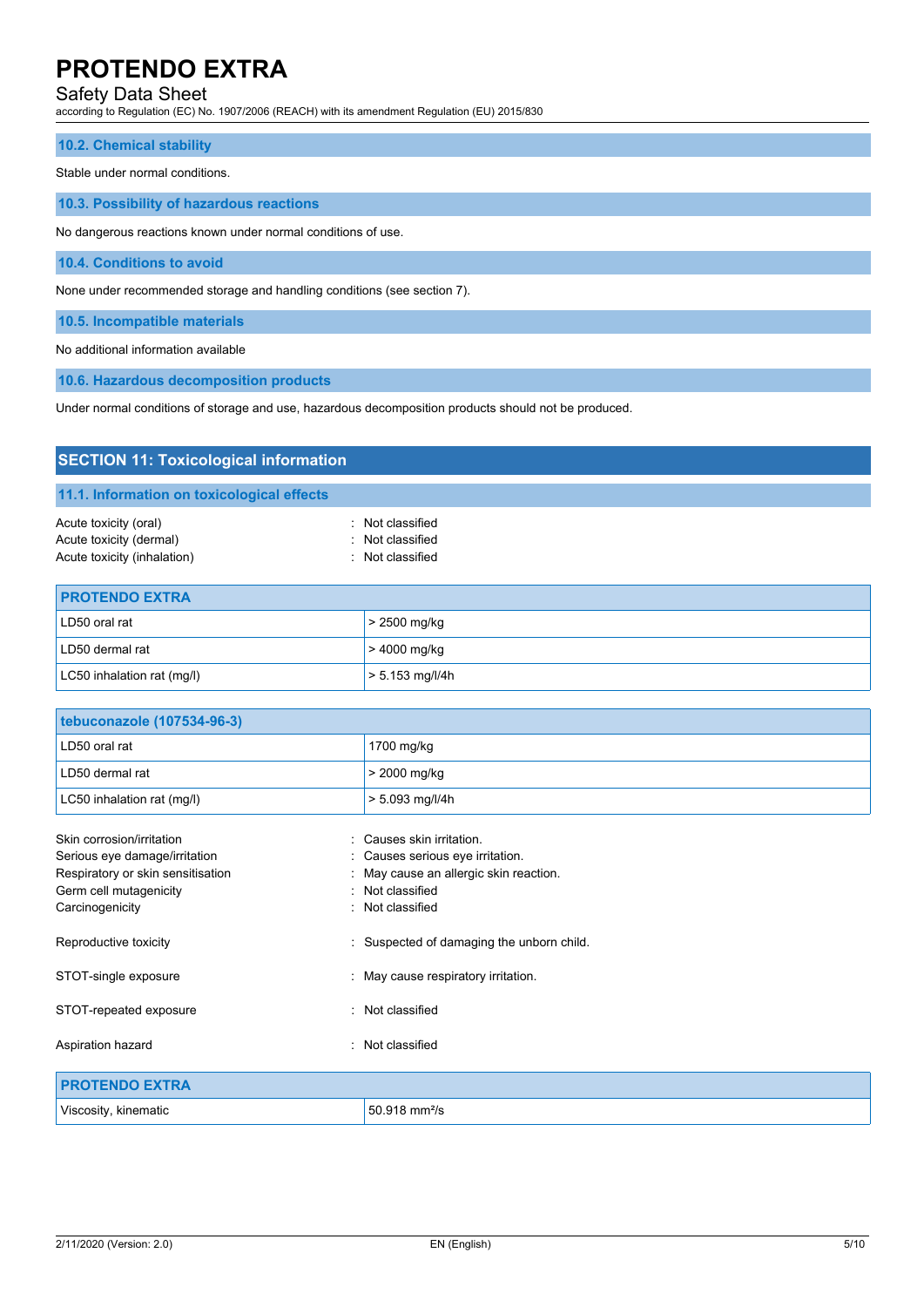#### Safety Data Sheet

according to Regulation (EC) No. 1907/2006 (REACH) with its amendment Regulation (EU) 2015/830

#### **SECTION 12: Ecological information**

| <b>12.1. Toxicity</b>                            |                                                         |
|--------------------------------------------------|---------------------------------------------------------|
| Ecology - general                                | : Toxic to aquatic life with long lasting effects.      |
| Hazardous to the aquatic environment, short-term | : Not classified                                        |
| (acute)                                          |                                                         |
| Hazardous to the aquatic environment, long-term  | : Very toxic to aquatic life with long lasting effects. |
| (chronic)                                        |                                                         |

| <b>PROTENDO EXTRA</b> |                                   |
|-----------------------|-----------------------------------|
| $LC50$ fish 1         | $3.94$ mg/l                       |
| EC50 Daphnia 1        | $8.8$ mg/l                        |
| $EC50$ 72h algae (1)  | 0.046 mg/l (Skeletonema costatum) |

| tebuconazole (107534-96-3)     |                                   |
|--------------------------------|-----------------------------------|
| LC50 fish 1                    | $1 - 10$ mg/l Oncorhynchus mykiss |
| EC50 Daphnia 1                 | 1 - 10 mg/l Daphnia magna         |
| EC50 other aquatic organisms 1 | 0.46 mg/l Mysidopsis bahia        |

#### **12.2. Persistence and degradability**

#### No additional information available

| 12.3. Bioaccumulative potential                 |                    |
|-------------------------------------------------|--------------------|
| tebuconazole (107534-96-3)                      |                    |
| Partition coefficient n-octanol/water (Log Pow) | $3.7(20^{\circ}C)$ |
| 12.4. Mobility in soil                          |                    |

No additional information available

**12.5. Results of PBT and vPvB assessment**

No additional information available

**12.6. Other adverse effects**

No additional information available

## **SECTION 13: Disposal considerations 13.1. Waste treatment methods** Waste treatment methods : Dispose of contents/container in accordance with licensed collector's sorting instructions.

## **SECTION 14: Transport information**

In accordance with ADN / ADR / IATA / IMDG / RID

| 14.1. UN number               |                                     |
|-------------------------------|-------------------------------------|
| UN-No. (ADR)<br>UN-No. (IMDG) | $\therefore$ UN 3082<br>$:$ UN 3082 |
| UN-No. (IATA)                 | $:$ UN 3082                         |
| UN-No. (ADN)<br>UN-No. (RID)  | $:$ UN 3082<br>$:$ UN 3082          |
|                               |                                     |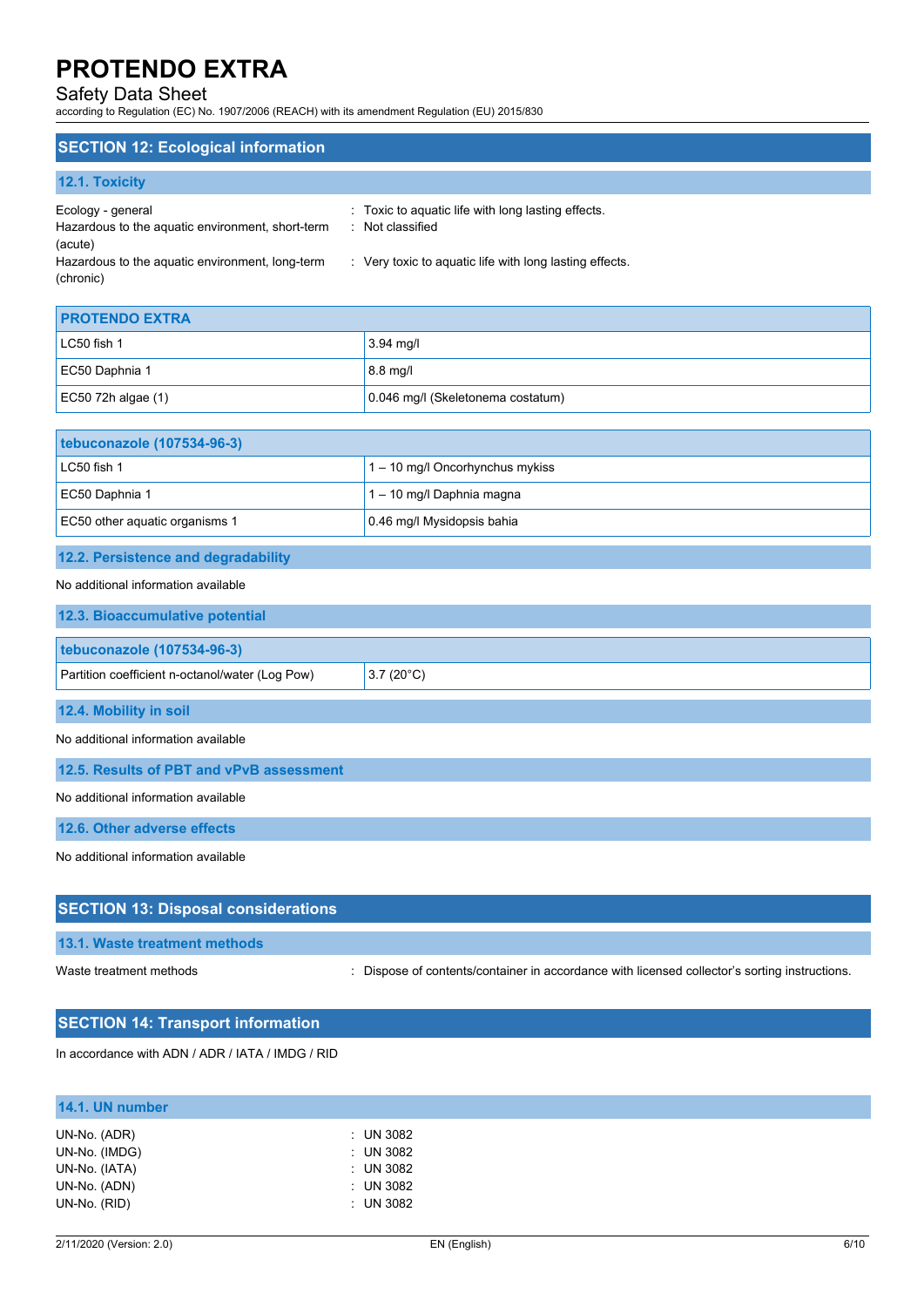### Safety Data Sheet

according to Regulation (EC) No. 1907/2006 (REACH) with its amendment Regulation (EU) 2015/830

#### **14.2. UN proper shipping name**

| Proper Shipping Name (ADR)            | : ENVIRONMENTALLY HAZARDOUS SUBSTANCE, LIQUID, N.O.S. ((prothioconazole))                                      |
|---------------------------------------|----------------------------------------------------------------------------------------------------------------|
| Proper Shipping Name (IMDG)           | : ENVIRONMENTALLY HAZARDOUS SUBSTANCE, LIQUID, N.O.S. ((prothioconazole))                                      |
| Proper Shipping Name (IATA)           | : Environmentally hazardous substance, liquid, n.o.s. ((prothioconazole))                                      |
| Proper Shipping Name (ADN)            | : ENVIRONMENTALLY HAZARDOUS SUBSTANCE, LIQUID, N.O.S. ((prothioconazole))                                      |
| Proper Shipping Name (RID)            | : ENVIRONMENTALLY HAZARDOUS SUBSTANCE, LIQUID, N.O.S. ((prothioconazole))                                      |
| Transport document description (ADR)  | : UN 3082 ENVIRONMENTALLY HAZARDOUS SUBSTANCE, LIQUID, N.O.S.<br>$((prothioconazole))$ , 9, III, $(-)$         |
| Transport document description (IMDG) | : UN 3082 ENVIRONMENTALLY HAZARDOUS SUBSTANCE, LIQUID, N.O.S.<br>((prothioconazole)), 9, III, MARINE POLLUTANT |
| Transport document description (IATA) | : UN 3082 Environmentally hazardous substance, liquid, n.o.s. ((prothioconazole)), 9, III                      |
| Transport document description (ADN)  | : UN 3082 ENVIRONMENTALLY HAZARDOUS SUBSTANCE, LIQUID, N.O.S.<br>((prothioconazole)), 9, III                   |
| Transport document description (RID)  | : UN 3082 ENVIRONMENTALLY HAZARDOUS SUBSTANCE, LIQUID, N.O.S.<br>$((prothioconazole)$ , 9, III                 |
| 14.3. Transport hazard class(es)      |                                                                                                                |
|                                       |                                                                                                                |

#### **ADR**

Transport hazard class(es) (ADR) : 9 Danger labels (ADR) 3 and 3 and 3 and 3 and 3 and 3 and 3 and 3 and 3 and 3 and 3 and 3 and 3 and 3 and 3 and 3 and 3 and 3 and 3 and 3 and 3 and 3 and 3 and 3 and 3 and 3 and 3 and 3 and 3 and 3 and 3 and 3 and 3 and 3 an



Transport hazard class(es) (IMDG) : 9 Danger labels (IMDG)  $\qquad \qquad$  : 9







:







**IATA**

Transport hazard class(es) (IATA) : 9<br>Danger labels (IATA) : 9 Danger labels (IATA)

**ADN**

Transport hazard class(es) (ADN) : 9 Danger labels (ADN) 32 and 20 and 20 and 20 and 20 and 20 and 20 and 20 and 20 and 20 and 20 and 20 and 20 and 20 and 20 and 20 and 20 and 20 and 20 and 20 and 20 and 20 and 20 and 20 and 20 and 20 and 20 and 20 and 20 and

**RID**

Transport hazard class(es) (RID) : 9<br>Danger labels (RID) : 9 Danger labels (RID)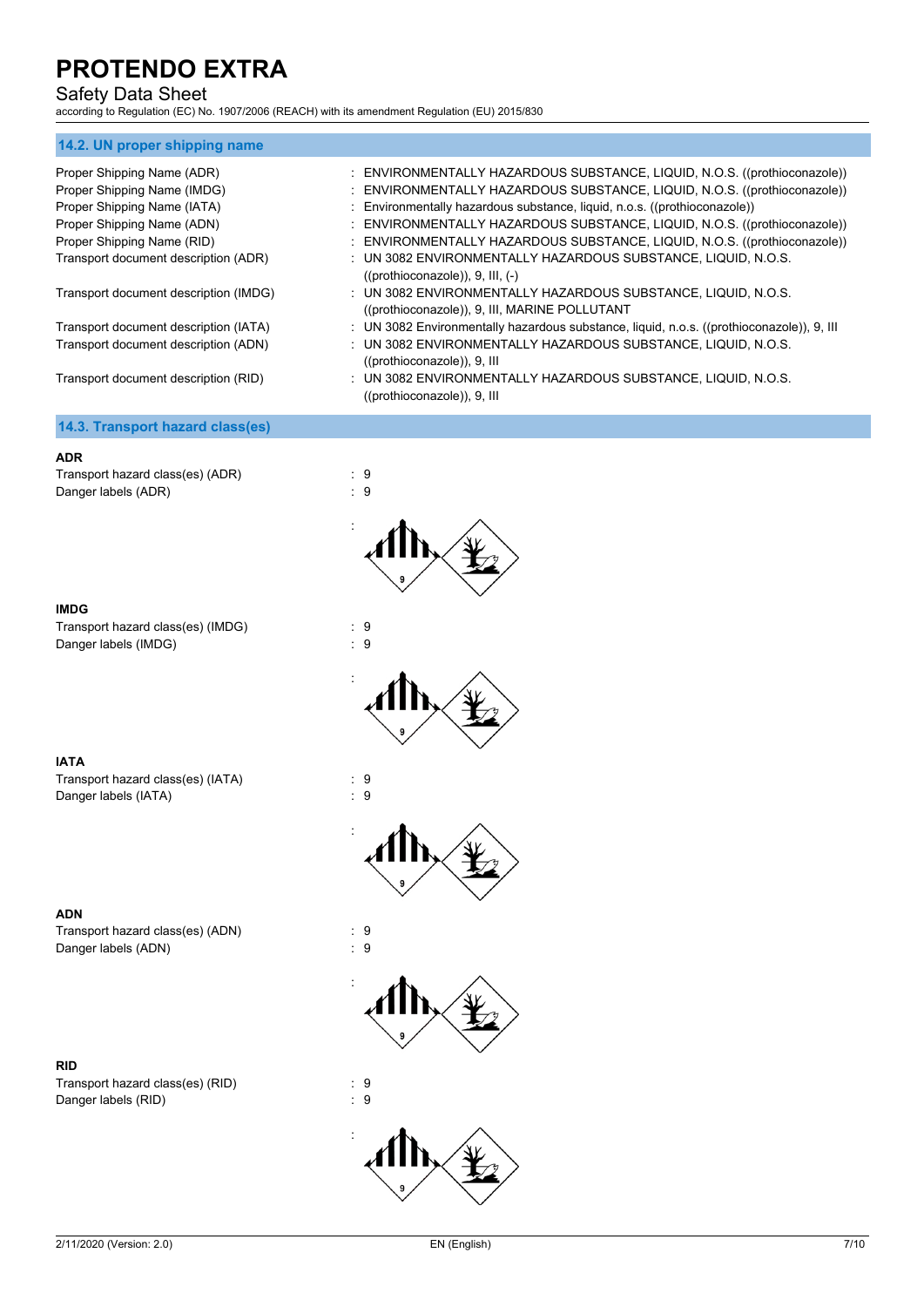#### Safety Data Sheet

according to Regulation (EC) No. 1907/2006 (REACH) with its amendment Regulation (EU) 2015/830

| 14.4. Packing group                                                                   |                                          |
|---------------------------------------------------------------------------------------|------------------------------------------|
| Packing group (ADR)                                                                   | : III                                    |
| Packing group (IMDG)                                                                  | $: \mathbb{H}$                           |
| Packing group (IATA)                                                                  | : 111                                    |
| Packing group (ADN)                                                                   | $: \mathbb{H}$                           |
| Packing group (RID)                                                                   | $\pm$ 111                                |
| <b>14.5. Environmental hazards</b>                                                    |                                          |
| Dangerous for the environment                                                         | : Yes                                    |
| Marine pollutant                                                                      | : Yes                                    |
| Other information                                                                     | : No supplementary information available |
| 14.6. Special precautions for user                                                    |                                          |
| <b>Overland transport</b>                                                             |                                          |
| Classification code (ADR)                                                             | : M6                                     |
| Special provisions (ADR)                                                              | : 274, 335, 375, 601                     |
| Limited quantities (ADR)                                                              | : 51                                     |
| Excepted quantities (ADR)                                                             | : E1                                     |
| Packing instructions (ADR)                                                            | : P001, IBC03, LP01, R001                |
| Special packing provisions (ADR)                                                      | $:$ PP1                                  |
| Mixed packing provisions (ADR)<br>Portable tank and bulk container instructions (ADR) | : MP19<br>$\therefore$ T4                |
| Portable tank and bulk container special provisions<br>(ADR)                          | : TP1, TP29                              |
| Tank code (ADR)                                                                       | : LGBV                                   |
| Vehicle for tank carriage                                                             | : AT                                     |
| Transport category (ADR)                                                              | 3                                        |
| Special provisions for carriage - Packages (ADR)                                      | $\cdot$ V12                              |
| Special provisions for carriage - Loading, unloading                                  | $\therefore$ CV13                        |
| and handling (ADR)                                                                    |                                          |
| Hazard identification number (Kemler No.)                                             | : 90                                     |
| Orange plates                                                                         | $\ddot{\cdot}$<br>90<br>3082             |
| Tunnel restriction code (ADR)                                                         | t –                                      |
| <b>Transport by sea</b>                                                               |                                          |
| Special provisions (IMDG)                                                             | : 274, 335, 969                          |
| Limited quantities (IMDG)                                                             | t,<br>5 <sub>L</sub>                     |
| Excepted quantities (IMDG)                                                            | : E1                                     |
| Packing instructions (IMDG)                                                           | : LP01, P001                             |
| Special packing provisions (IMDG)                                                     | $:$ PP1                                  |
| IBC packing instructions (IMDG)                                                       | : IBC03                                  |
| Tank instructions (IMDG)<br>Tank special provisions (IMDG)                            | : T4<br>$:$ TP2, TP29                    |
| EmS-No. (Fire)                                                                        | : F-A                                    |
| EmS-No. (Spillage)                                                                    | $: S-F$                                  |
| Stowage category (IMDG)                                                               | $\cdot$ A                                |
| Air transport                                                                         |                                          |
| PCA Excepted quantities (IATA)                                                        | $\therefore$ E1                          |
| PCA Limited quantities (IATA)                                                         | : Y964                                   |
| PCA limited quantity max net quantity (IATA)                                          | : 30kgG                                  |
| PCA packing instructions (IATA)                                                       | : 964                                    |
| PCA max net quantity (IATA)                                                           | : 450L                                   |
| CAO packing instructions (IATA)                                                       | : 964                                    |
| CAO max net quantity (IATA)                                                           | : 450L                                   |
| Special provisions (IATA)                                                             | : A97, A158, A197                        |
| ERG code (IATA)                                                                       | .9L                                      |
| Inland waterway transport                                                             |                                          |
| Classification code (ADN)                                                             | : M6                                     |
| Special provisions (ADN)                                                              | : 274, 335, 375, 601                     |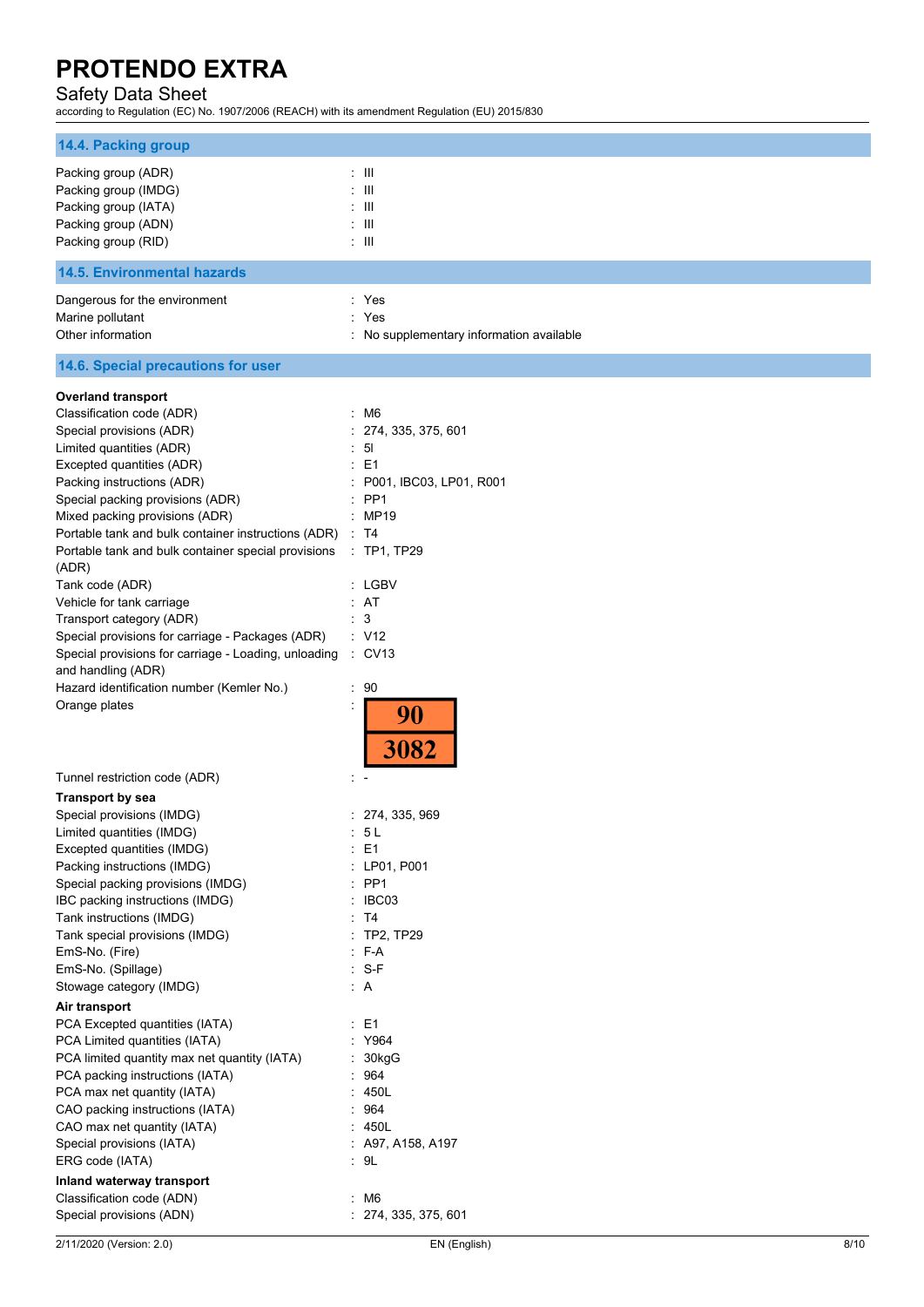#### Safety Data Sheet

according to Regulation (EC) No. 1907/2006 (REACH) with its amendment Regulation (EU) 2015/830

| Limited quantities (ADN)                                          | : 5L                      |
|-------------------------------------------------------------------|---------------------------|
| Excepted quantities (ADN)                                         | $\pm$ E1                  |
| Carriage permitted (ADN)                                          | $\pm$ T                   |
| Equipment required (ADN)                                          | $\therefore$ PP           |
| Number of blue cones/lights (ADN)                                 | $\therefore$ 0            |
| <b>Rail transport</b>                                             |                           |
| Classification code (RID)                                         | : M6                      |
| Special provisions (RID)                                          | : 274, 335, 375, 601      |
| Excepted quantities (RID)                                         | $\pm$ E1                  |
| Packing instructions (RID)                                        | : P001, IBC03, LP01, R001 |
| Special packing provisions (RID)                                  | $\cdot$ PP1               |
| Mixed packing provisions (RID)                                    | $\therefore$ MP19         |
| Portable tank and bulk container instructions (RID) : T4          |                           |
| Portable tank and bulk container special provisions : TP1, TP29   |                           |
| (RID)                                                             |                           |
| Tank codes for RID tanks (RID)                                    | : LGBV                    |
| Transport category (RID)                                          | $\therefore$ 3            |
| Special provisions for carriage – Packages (RID)                  | $\therefore$ W12          |
| Special provisions for carriage - Loading, unloading : CW13, CW31 |                           |
| and handling (RID)                                                |                           |
| Colis express (express parcels) (RID)                             | CE8                       |
| Hazard identification number (RID)                                | $\div$ 90                 |
|                                                                   |                           |

**14.7. Transport in bulk according to Annex II of Marpol and the IBC Code**

Not applicable

#### **SECTION 15: Regulatory information**

**15.1. Safety, health and environmental regulations/legislation specific for the substance or mixture**

#### **15.1.1. EU-Regulations**

Contains no REACH substances with Annex XVII restrictions

Contains no substance on the REACH candidate list

Contains no REACH Annex XIV substances

Contains no substance subject to Regulation (EU) No 649/2012 of the European Parliament and of the Council of 4 July 2012 concerning the export and import of hazardous chemicals.

Contains no substance subject to Regulation (EU) No 2019/1021 of the European Parliament and of the Council of 20 June 2019 on persistent organic pollutants

#### **15.1.2. National regulations**

No additional information available

**15.2. Chemical safety assessment**

No chemical safety assessment has been carried out

### **SECTION 16: Other information**

| Classification according to Regulation (EC) No. 1272/2008 [CLP]: |       |  |
|------------------------------------------------------------------|-------|--|
| Skin Irrit. 2                                                    | H315  |  |
| Eye Irrit. 2                                                     | H319  |  |
| Skin Sens. 1                                                     | H317  |  |
| Repr. 2                                                          | H361d |  |
| STOT SE 3                                                        | H335  |  |
| Aquatic Chronic 1                                                | H410  |  |